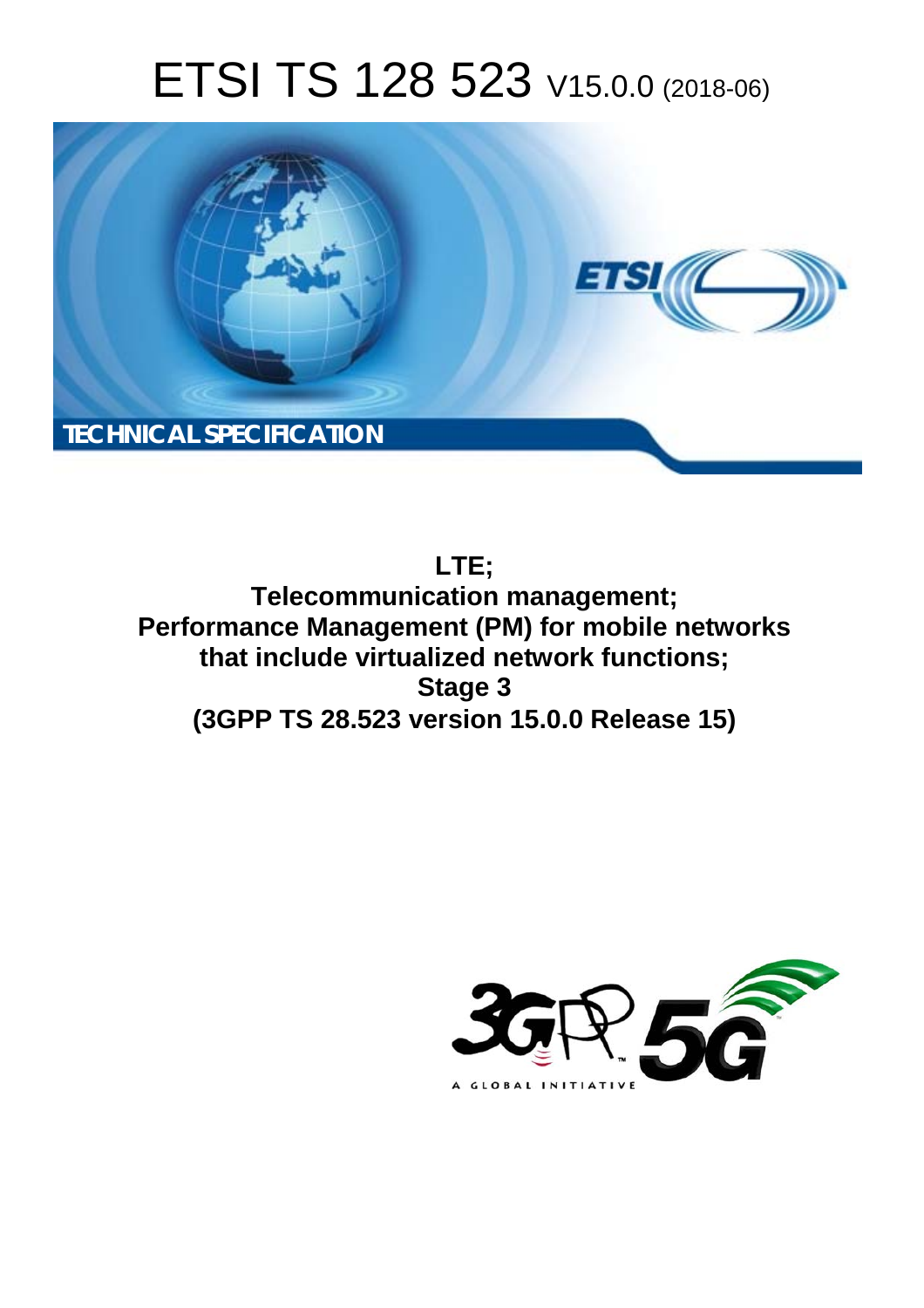Reference RTS/TSGS-0528523vf00

Keywords

LTE

#### *ETSI*

#### 650 Route des Lucioles F-06921 Sophia Antipolis Cedex - FRANCE

Tel.: +33 4 92 94 42 00 Fax: +33 4 93 65 47 16

Siret N° 348 623 562 00017 - NAF 742 C Association à but non lucratif enregistrée à la Sous-Préfecture de Grasse (06) N° 7803/88

#### *Important notice*

The present document can be downloaded from: <http://www.etsi.org/standards-search>

The present document may be made available in electronic versions and/or in print. The content of any electronic and/or print versions of the present document shall not be modified without the prior written authorization of ETSI. In case of any existing or perceived difference in contents between such versions and/or in print, the only prevailing document is the print of the Portable Document Format (PDF) version kept on a specific network drive within ETSI Secretariat.

Users of the present document should be aware that the document may be subject to revision or change of status. Information on the current status of this and other ETSI documents is available at <https://portal.etsi.org/TB/ETSIDeliverableStatus.aspx>

If you find errors in the present document, please send your comment to one of the following services: <https://portal.etsi.org/People/CommiteeSupportStaff.aspx>

#### *Copyright Notification*

No part may be reproduced or utilized in any form or by any means, electronic or mechanical, including photocopying and microfilm except as authorized by written permission of ETSI. The content of the PDF version shall not be modified without the written authorization of ETSI. The copyright and the foregoing restriction extend to reproduction in all media.

> © ETSI 2018. All rights reserved.

**DECT**TM, **PLUGTESTS**TM, **UMTS**TM and the ETSI logo are trademarks of ETSI registered for the benefit of its Members. **3GPP**TM and **LTE**TM are trademarks of ETSI registered for the benefit of its Members and of the 3GPP Organizational Partners. **oneM2M** logo is protected for the benefit of its Members.

**GSM**® and the GSM logo are trademarks registered and owned by the GSM Association.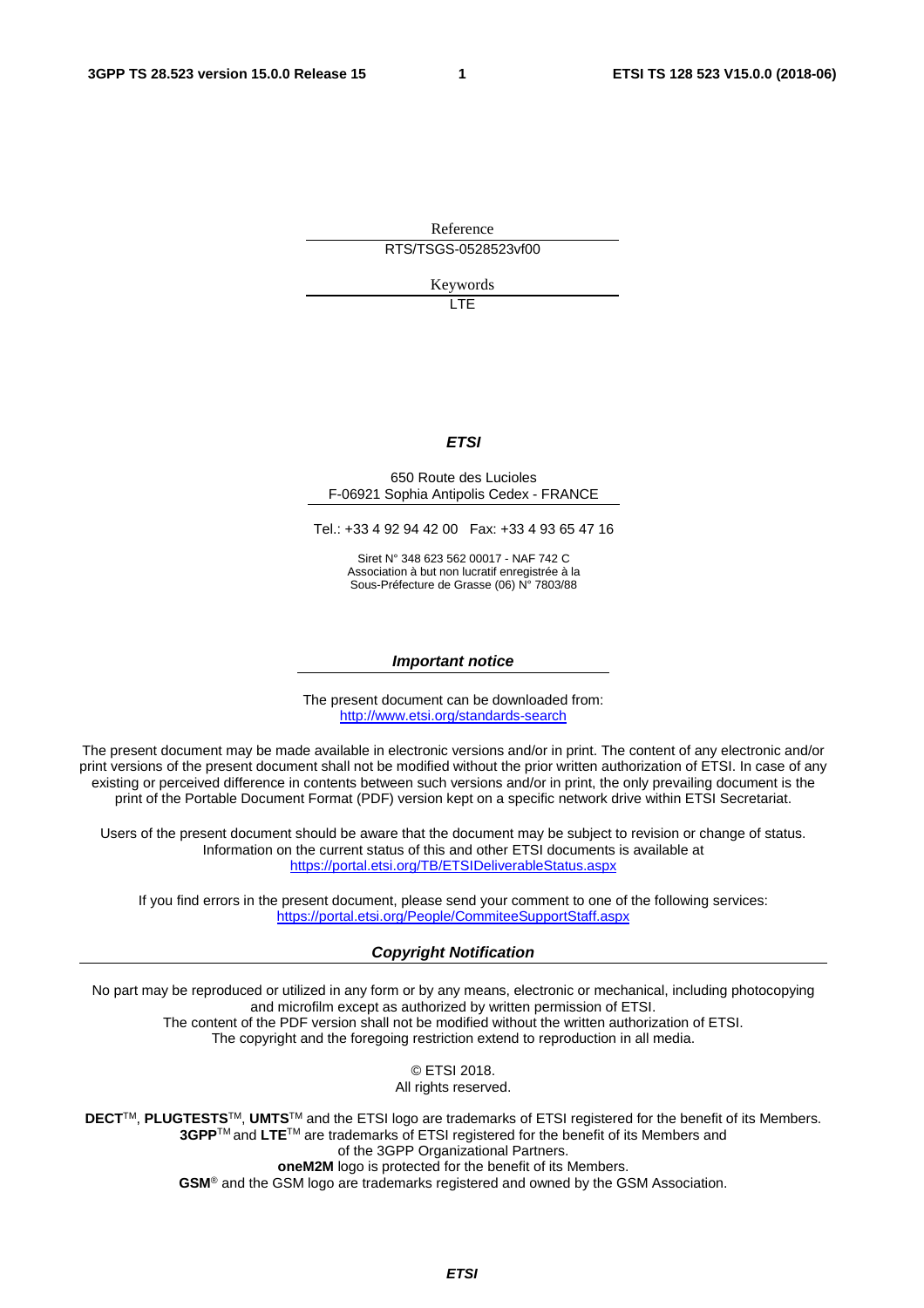#### Intellectual Property Rights

#### Essential patents

IPRs essential or potentially essential to normative deliverables may have been declared to ETSI. The information pertaining to these essential IPRs, if any, is publicly available for **ETSI members and non-members**, and can be found in ETSI SR 000 314: *"Intellectual Property Rights (IPRs); Essential, or potentially Essential, IPRs notified to ETSI in respect of ETSI standards"*, which is available from the ETSI Secretariat. Latest updates are available on the ETSI Web server ([https://ipr.etsi.org/\)](https://ipr.etsi.org/).

Pursuant to the ETSI IPR Policy, no investigation, including IPR searches, has been carried out by ETSI. No guarantee can be given as to the existence of other IPRs not referenced in ETSI SR 000 314 (or the updates on the ETSI Web server) which are, or may be, or may become, essential to the present document.

#### **Trademarks**

The present document may include trademarks and/or tradenames which are asserted and/or registered by their owners. ETSI claims no ownership of these except for any which are indicated as being the property of ETSI, and conveys no right to use or reproduce any trademark and/or tradename. Mention of those trademarks in the present document does not constitute an endorsement by ETSI of products, services or organizations associated with those trademarks.

#### Foreword

This Technical Specification (TS) has been produced by ETSI 3rd Generation Partnership Project (3GPP).

The present document may refer to technical specifications or reports using their 3GPP identities, UMTS identities or GSM identities. These should be interpreted as being references to the corresponding ETSI deliverables.

The cross reference between GSM, UMTS, 3GPP and ETSI identities can be found under [http://webapp.etsi.org/key/queryform.asp.](http://webapp.etsi.org/key/queryform.asp)

### Modal verbs terminology

In the present document "**shall**", "**shall not**", "**should**", "**should not**", "**may**", "**need not**", "**will**", "**will not**", "**can**" and "**cannot**" are to be interpreted as described in clause 3.2 of the [ETSI Drafting Rules](https://portal.etsi.org/Services/editHelp!/Howtostart/ETSIDraftingRules.aspx) (Verbal forms for the expression of provisions).

"**must**" and "**must not**" are **NOT** allowed in ETSI deliverables except when used in direct citation.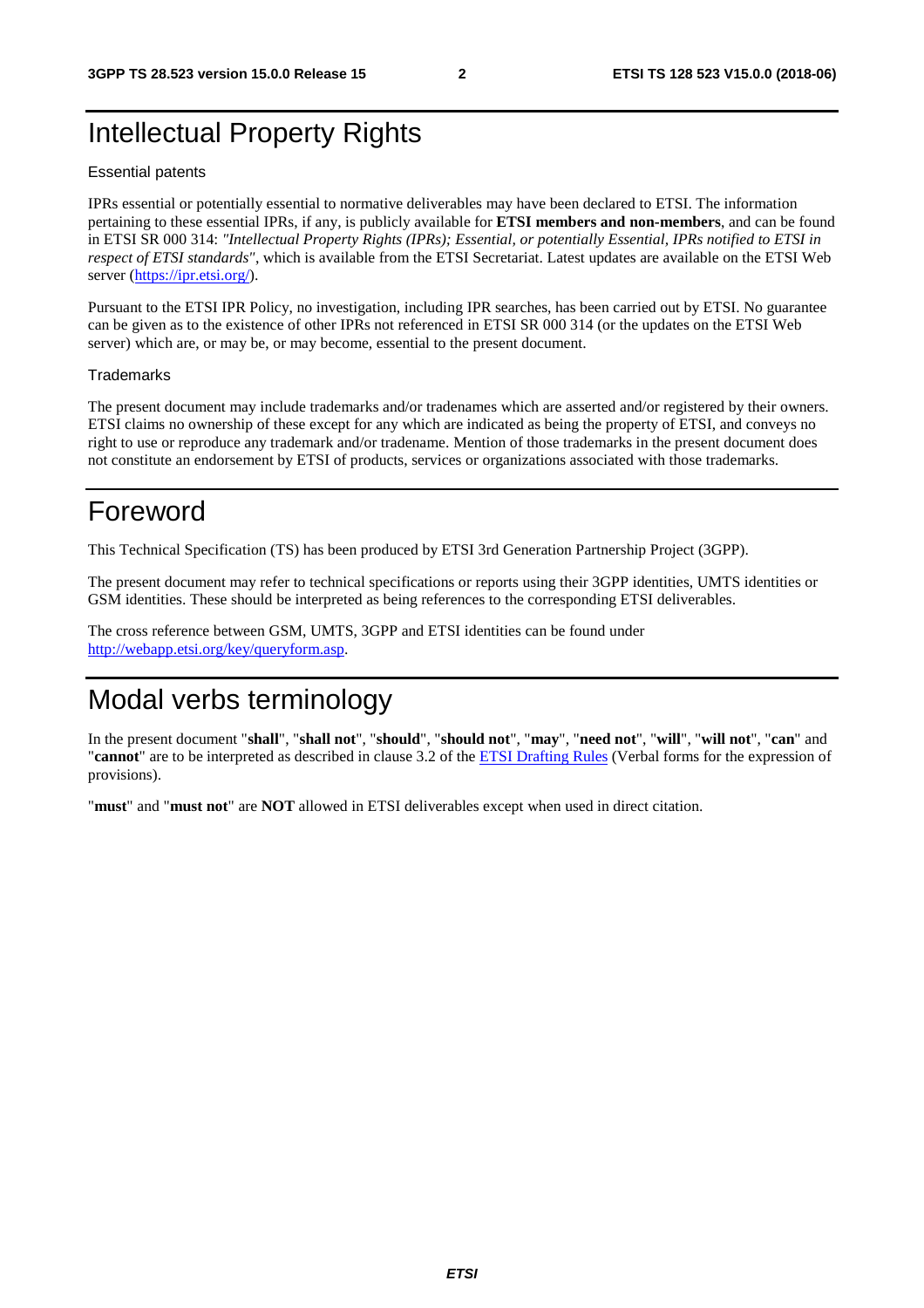$\mathbf{3}$ 

# Contents

| 1              |                               |  |  |  |  |  |
|----------------|-------------------------------|--|--|--|--|--|
| 2              |                               |  |  |  |  |  |
| 3              |                               |  |  |  |  |  |
| 3.1<br>3.2     |                               |  |  |  |  |  |
| $\overline{4}$ |                               |  |  |  |  |  |
| $\mathfrak{S}$ |                               |  |  |  |  |  |
| 5.1            |                               |  |  |  |  |  |
| 5.2            |                               |  |  |  |  |  |
| 5.3            |                               |  |  |  |  |  |
| 5.4            |                               |  |  |  |  |  |
|                | <b>Annex A (informative):</b> |  |  |  |  |  |
|                |                               |  |  |  |  |  |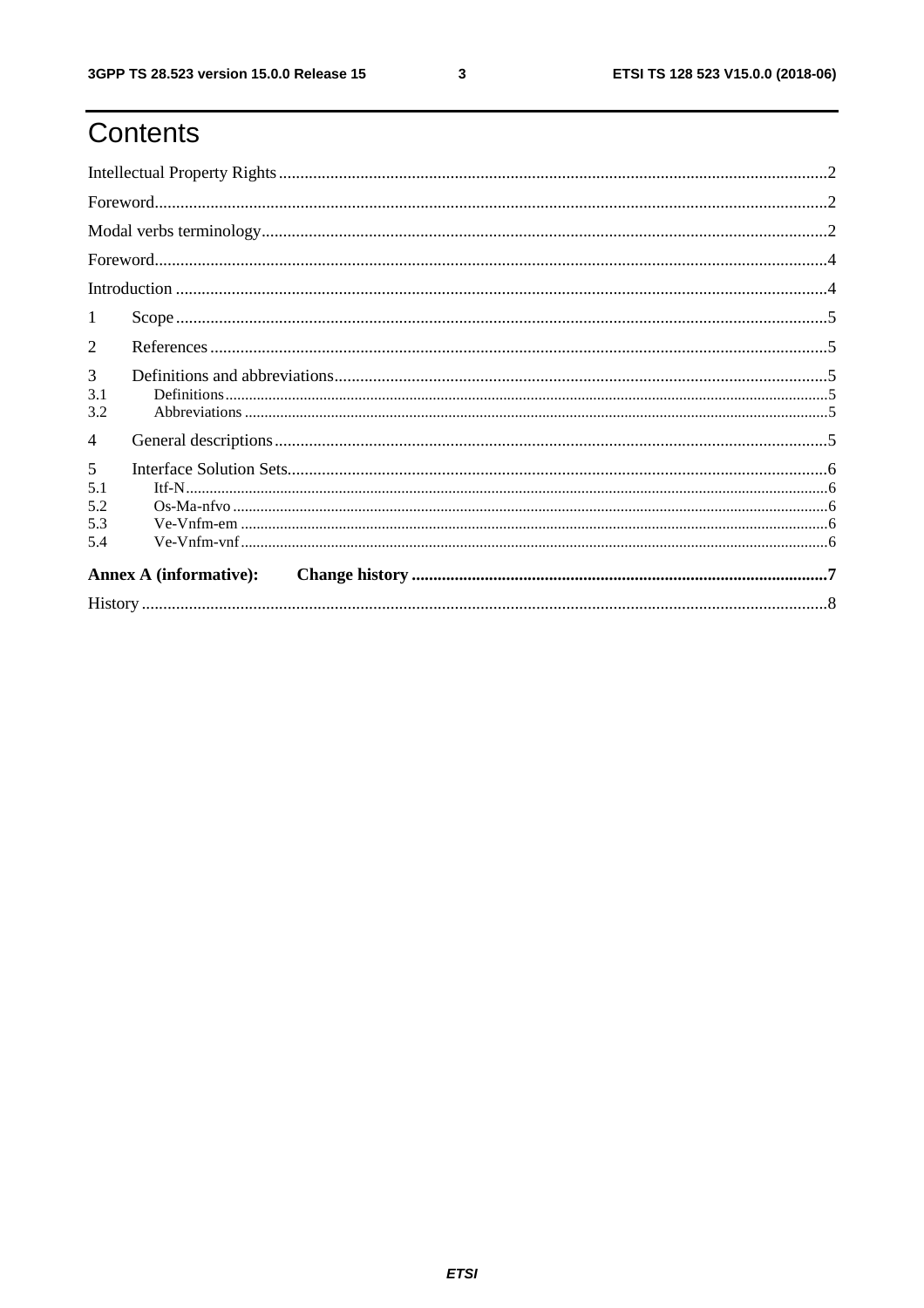### Foreword

This Technical Specification has been produced by the 3rd Generation Partnership Project (3GPP).

The contents of the present document are subject to continuing work within the TSG and may change following formal TSG approval. Should the TSG modify the contents of the present document, it will be re-released by the TSG with an identifying change of release date and an increase in version number as follows:

Version x.y.z

where:

- x the first digit:
	- 1 presented to TSG for information;
	- 2 presented to TSG for approval;
	- 3 or greater indicates TSG approved document under change control.
- y the second digit is incremented for all changes of substance, i.e. technical enhancements, corrections, updates, etc.
- z the third digit is incremented when editorial only changes have been incorporated in the document.

#### Introduction

The present document is part of a TS-family covering the 3rd Generation Partnership Project Technical Specification Group Services and System Aspects, Telecommunication Management; as identified below:

- TS 28.520: Telecommunication management; Performance Management (PM) for mobile networks that include virtualized network functions; Requirements
- TS 28.521: Telecommunication management; Performance Management (PM) for mobile networks that include virtualized network functions; Procedures
- TS 28.522: Telecommunication management; Performance Management (PM) for mobile networks that include virtualized network functions; Stage 2
- **TS 28.523: Telecommunication management; Performance Management (PM) for mobile networks that include virtualized network functions; Stage 3**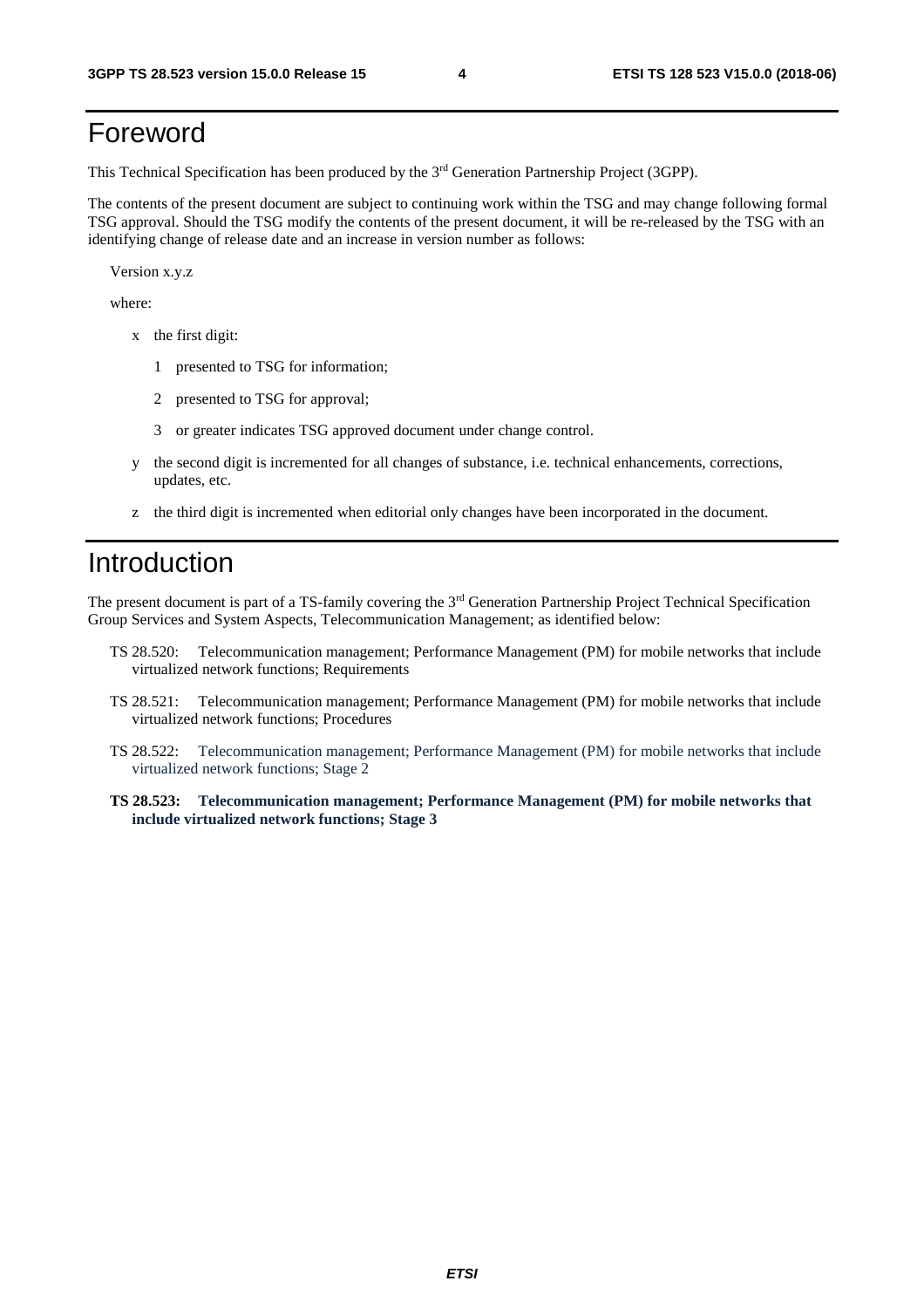### 1 Scope

The present document is the Performance Management stage 3 specification for mobile networks that include virtualized network functions.

### 2 References

The following documents contain provisions which, through reference in this text, constitute provisions of the present document.

- References are either specific (identified by date of publication, edition number, version number, etc.) or non-specific.
- For a specific reference, subsequent revisions do not apply.
- For a non-specific reference, the latest version applies. In the case of a reference to a 3GPP document (including a GSM document), a non-specific reference implicitly refers to the latest version of that document *in the same Release as the present document*.
- [1] 3GPP TR 21.905: "Vocabulary for 3GPP Specifications".
- [2] 3GPP TS 28.500: "Telecommunication management; Management concept, architecture and requirements for mobile networks that include virtualized network functions".
- [3] 3GPP TS 32.416:"Telecommunication management; Performance Management (PM) Integration Reference Point (IRP); Solution Set (SS) definitions".
- [4] ETSI GS NFV SOL 002 (V0.0.2) (2016-05): "Network Functions Virtualisation; Protocols and Data Models; RESTful protocols specification for the Ve-Vnfm Reference Point; Release 2".

### 3 Definitions and abbreviations

#### 3.1 Definitions

For the purposes of the present document, the terms and definitions given in 3GPP TR 21.905 [1], in 3GPP TS 28.500 [2] and the following apply. A term defined in the present document takes precedence over the definition of the same term, if any, in 3GPP TR 21.905 [1] or in 3GPP TS 28.500 [2].

#### 3.2 Abbreviations

For the purposes of the present document, the abbreviations given in 3GPP TR 21.905 [1], in 3GPP TS 28.500 [2] and the following apply. An abbreviation defined in the present document takes precedence over the definition of the same abbreviation, if any, in 3GPP TR 21.905 [1] or in 3GPP TS 28.500 [2].

### 4 General descriptions

The stage 3 solution over Itf-N reuses the solution sets for PM IRP as specified in 3GPP TS 32.416 [3]. The stage 3 solution over Ve-Vnfm-em reuses the solutions for performance management interface as specified in ETSI GS NFV SOL 002 [4].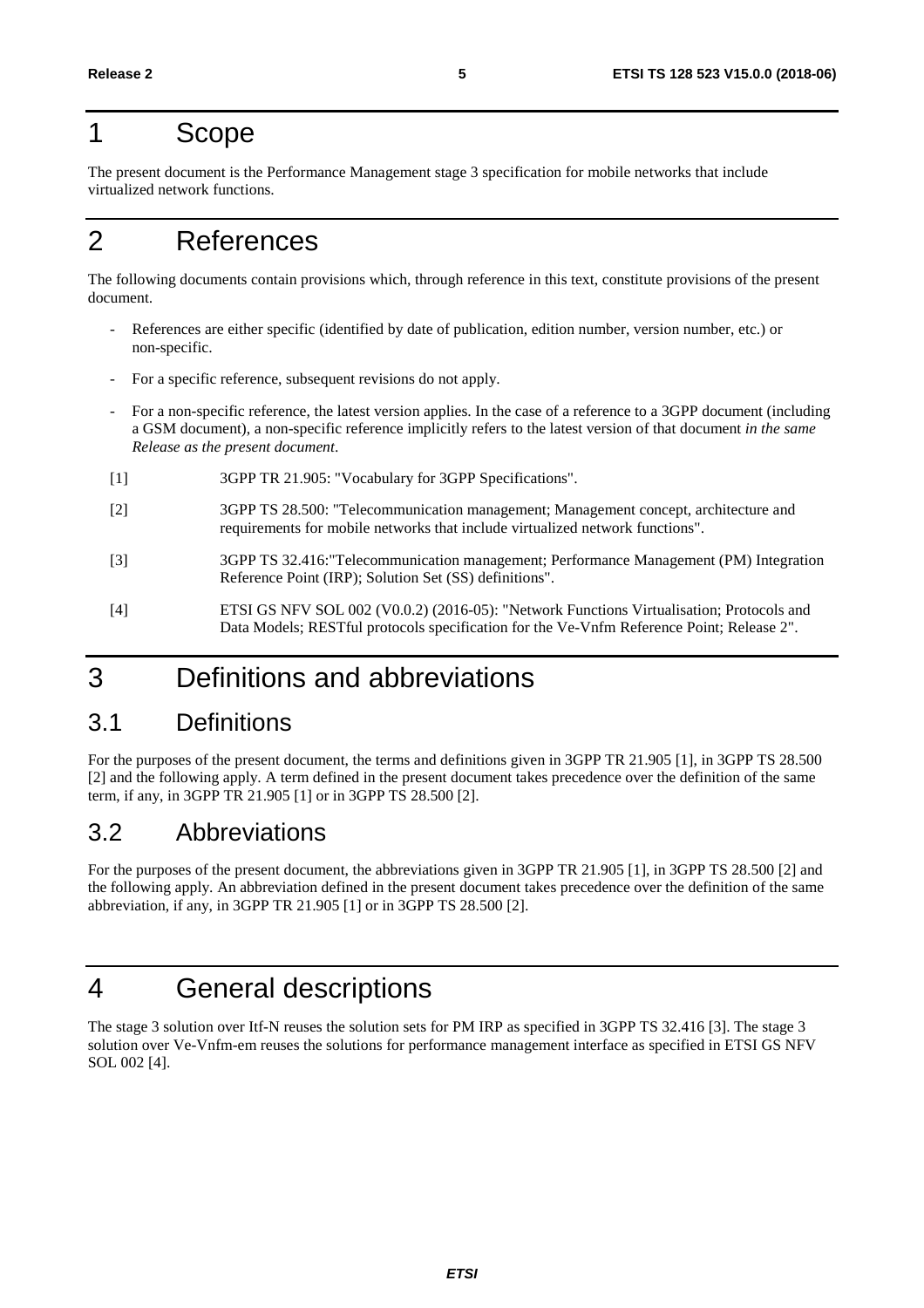# 5 Interface Solution Sets

#### 5.1 Itf-N

For the stage 3 solution of Performance Management for mobile networks that include virtualized network functions over Itf-N, the solution sets for PM IRP specified in 3GPP TS 32.416 [3] are reused.

#### 5.2 Os-Ma-nfvo

None.

#### 5.3 Ve-Vnfm-em

For the stage 3 solution of Performance Management for mobile networks that include virtualized network functions over Ve-Vnfm-em, the following shall be used:

- the RESTful API resource structure and methods specified in clause 4.2 of ETSI GS NFV-SOL 002 [4], and
- the RESTful API sequence diagrams specified in clause 6.3 of ETSI GS NFV-SOL 002 [4], and
- the RESTful API resources specified in clause 6.4 of ETSI GS NFV-SOL 002 [4], and
- the RESTful API data model specified in clause 6.5 of ETSI GS NFV-SOL 002 [4].

#### 5.4 Ve-Vnfm-vnf

None.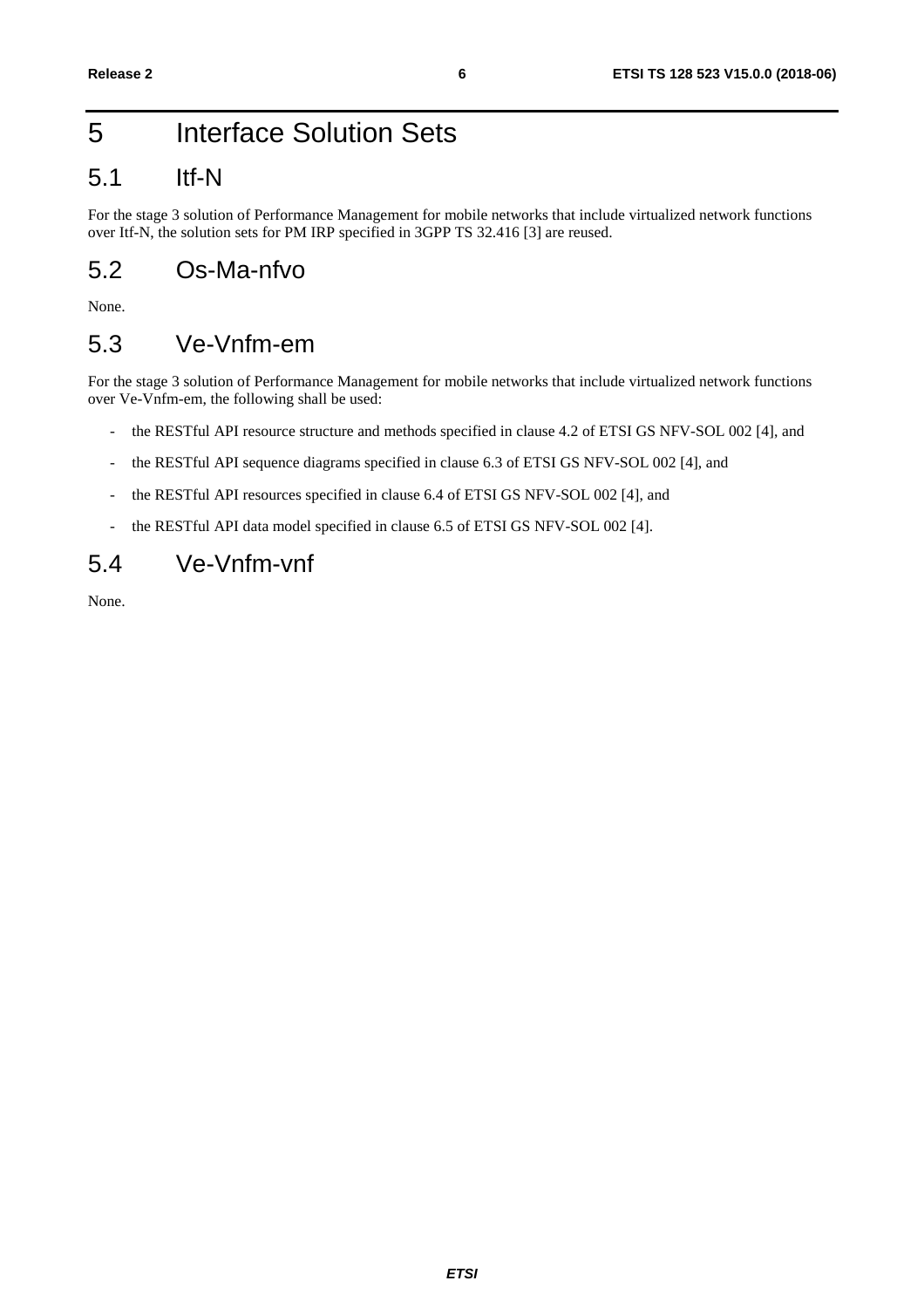# Annex A (informative): Change history

| <b>Change history</b> |                |             |            |            |   |                                        |            |  |  |  |
|-----------------------|----------------|-------------|------------|------------|---|----------------------------------------|------------|--|--|--|
| <b>Date</b>           | <b>Meeting</b> | <b>TDoc</b> | <b>ICR</b> | <b>Rev</b> |   | Cat Subject/Comment                    | <b>New</b> |  |  |  |
|                       |                |             |            |            |   |                                        | version    |  |  |  |
| 2017-06               | SA#76          | SP-170468   |            |            |   | Presented for information and approval | 1.0.0      |  |  |  |
| 2017-06               | SA#76          |             |            |            |   | Upgrade to change control version      | 14.0.0     |  |  |  |
| 2018-06               | SA#80          | SP-180417   | 0001       |            | B | Scope extension to cover RAN           | 15.0.0     |  |  |  |